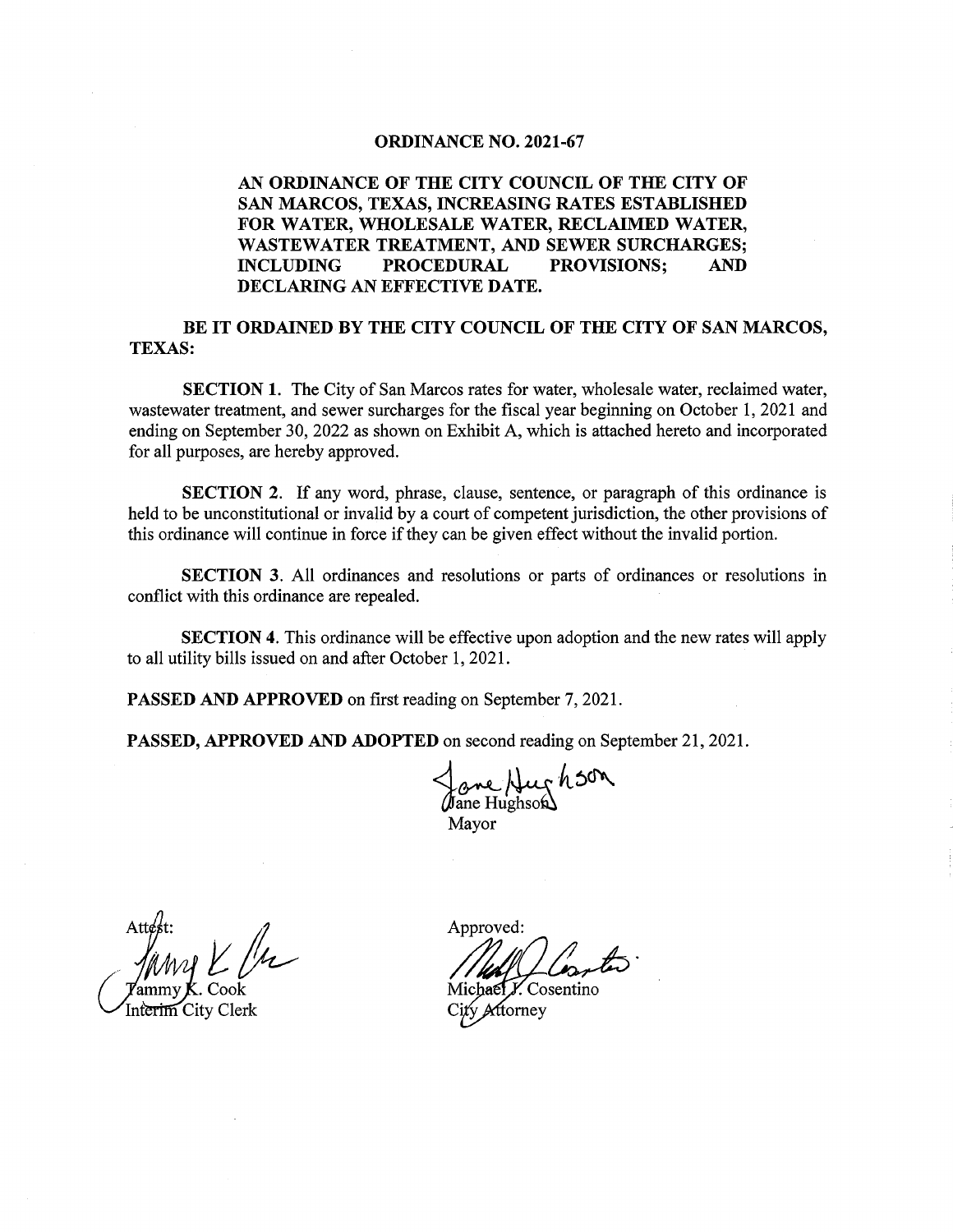## Exhibit A Fiscal Year 2022 Proposed Rate Adjustment Water / Wasetewater Rates

The proposed rate increases are listed below will apply to all City of San Marcos water and wastewater customers.

### Proposed Wastewater Rates - Residential and Commercial

(All volumetric rates are based per 1,000 gallons)

**Inside-City** 

| Lifeline Rate                            | October 1, 2020 Rate |    | October 1, 2021 Rate |
|------------------------------------------|----------------------|----|----------------------|
| Maximum                                  | \$<br>27.07          | \$ | 27.88                |
| 5/8" to 3/4" Water Meter                 | October 1, 2020 Rate |    | October 1, 2021 Rate |
| Minimum Charge (Incl. 2,000 Gallons)     | \$<br>27.07          | \$ | 27.88                |
| Over 2,000                               | 7.80                 |    | 8.03                 |
| 1" Water Meter                           | October 1, 2020 Rate |    | October 1, 2021 Rate |
| Minimum Charge (Incl. 4,000 Gallons)     | \$<br>54.05          | \$ | 55.67                |
| Over 4,000                               | 7.80                 |    | 8.03                 |
| 11/2" Water Meter                        | October 1, 2020 Rate |    | October 1, 2021 Rate |
| Minimum Charge (Incl. 8,000 Gallons)     | \$<br>108.07         | \$ | 111.31               |
| 0 to 8,000                               | 7.80                 |    | 8.03                 |
| 2" Water Meter                           | October 1, 2020 Rate |    | October 1, 2021 Rate |
| Minimum Charge (Incl. 13,000 Gallons) \$ | 172.95               | Ś  | 178.14               |
| 0 to 13,000                              | 7.80                 |    | 8.03                 |
| <b>Outside-City</b>                      |                      |    |                      |
| Lifeline Rate                            | October 1, 2020 Rate |    | October 1, 2021 Rate |
| Minimum (Includes 6,000 gallons)         | \$<br>33.83          | \$ | 34.85                |
| 5/8" to 3/4" Water Meter                 | October 1, 2020 Rate |    | October 1, 2021 Rate |
| Minimum Charge (Incl. 2,000 Gallons)     | \$<br>33.83          | \$ | 34.85                |
| Over 2,000                               | 9.74                 |    | 10.04                |
| 1" Water Meter                           | October 1, 2020 Rate |    | October 1, 2021 Rate |
| Minimum Charge (Incl. 4,000 Gallons)     | \$<br>67.55          | \$ | 69.59                |
| Over 4,000                               | 9.74                 |    | 10.04                |
| 11/2" Water Meter                        | October 1, 2020 Rate |    | October 1, 2021 Rate |
| Minimum Charge (Incl. 8,000 Gallons)     | \$<br>135.09         | \$ | 139.14               |
| 0 to 8,000                               | 9.74                 |    | 10.04                |
| 2" Water Meter                           | October 1, 2020 Rate |    | October 1, 2021 Rate |
| Minimum Charge (Incl. 13,000 Gallons) \$ | 216.17               | \$ | 222.68               |
| 0 to 13,000                              | 9.74                 |    | 10.04                |

\* No additional charge is applied to Single-Family residential customers for wastewater volumes in excess of 9000 gallons for the 5/8-3/4", 1", and 1 1/2" water meters.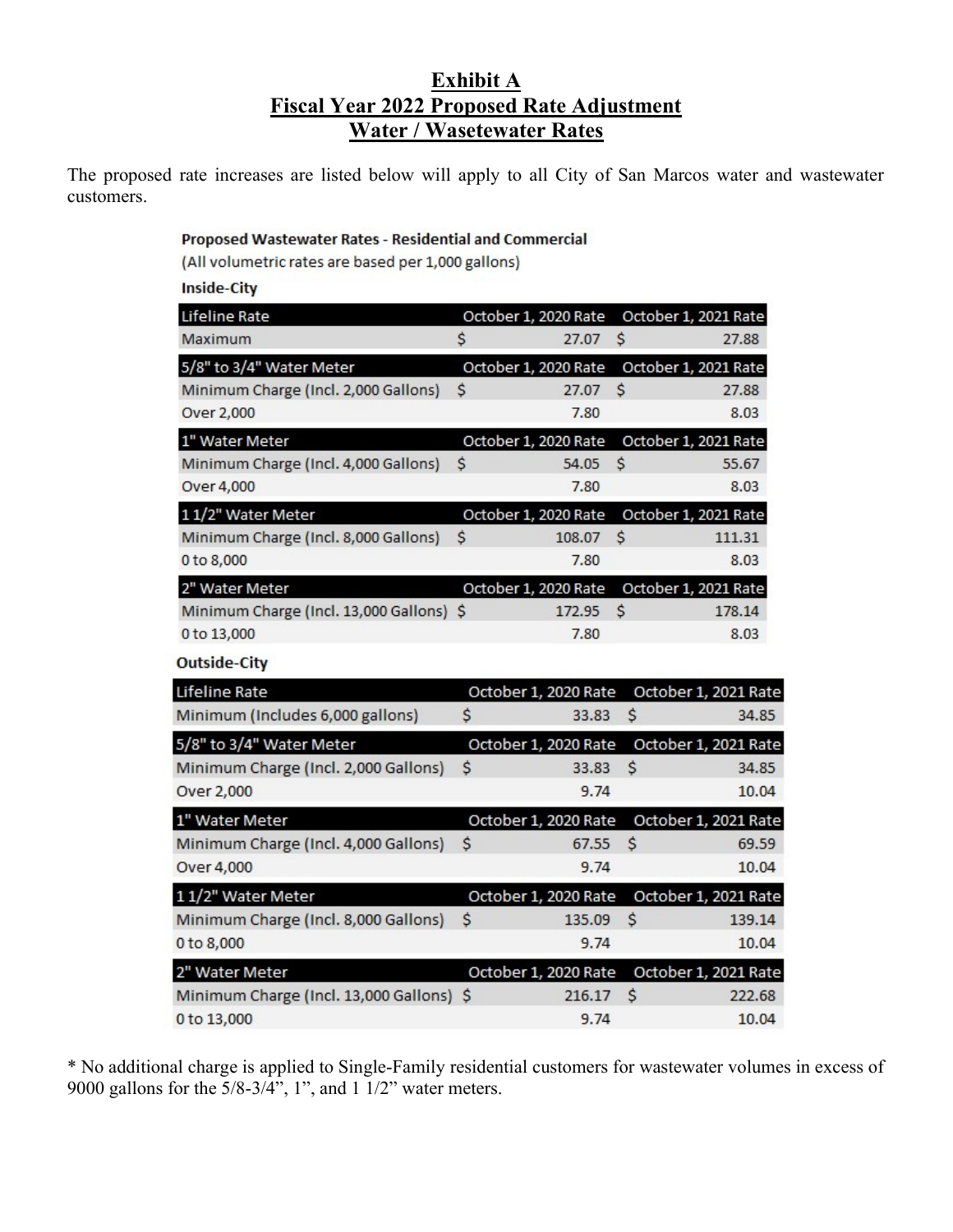| Sewer Surcharge Rate (per Pound) |   |                                           |       |
|----------------------------------|---|-------------------------------------------|-------|
| COD Concentration (mg/liter)     |   | October 1, 2020 Rate October 1, 2021 Rate |       |
| 351 to 500                       | S | $0.106$ \$                                | 0.110 |
| 501 to 600                       |   | 0.175                                     | 0.180 |
| Over 600                         |   | 0.355                                     | 0.370 |

## Proposed Water Rates - Residential and Commercial

(All volumetric rates are based per 1,000 gallons)

**Inside-City** 

| Lifeline Rate                    |              | October 1, 2020 Rate October 1, 2021 Rate |              |        |
|----------------------------------|--------------|-------------------------------------------|--------------|--------|
| Minimum (Includes 6,000 gallons) | <sub>S</sub> | 25.54                                     | \$           | 26.82  |
| 6,001 to 9,000                   |              | 7.49                                      |              | 7.86   |
| 9,001 to 12,000                  |              | 8.57                                      |              | 9.00   |
| 12,001 to 20,000                 |              | 9.64                                      |              | 10.12  |
| 20,000 to 50,000                 |              | 10.70                                     |              | 11.24  |
| Over 50,000                      |              | 12.84                                     |              | 13.48  |
| 5/8" to 3/4" Water Meter         |              | October 1, 2020 Rate October 1, 2021 Rate |              |        |
| Minimum Charge                   | $\mathsf{S}$ | 25.54                                     | $\mathsf{S}$ | 26.82  |
| 0 to 6,000                       |              | 4.28                                      |              | 4.49   |
| 6,001 to 9,000                   |              | 7.49                                      |              | 7.86   |
| 9,001 to 12,000                  |              | 8.57                                      |              | 9.00   |
| 12,001 to 20,000                 |              | 9.64                                      |              | 10.12  |
| 20,000 to 50,000                 |              | 10.70                                     |              | 11.24  |
| Over 50,000                      |              | 12.84                                     |              | 13.48  |
| 1" Water Meter                   |              | October 1, 2020 Rate October 1, 2021 Rate |              |        |
| Minimum Charge                   | \$           | 63.84                                     | $\mathsf{S}$ | 67.03  |
| 0 to 4,000                       |              | 2.76                                      |              | 2.90   |
| 4,001 to 10,000                  |              | 3.32                                      |              | 3.49   |
| 10,001 to 25,000                 |              | 8.28                                      |              | 8.69   |
| Over 25,000                      |              | 9.38                                      |              | 9.85   |
| 11/2" Water Meter                |              | October 1, 2020 Rate October 1, 2021 Rate |              |        |
| Minimum Charge                   | \$           | 127.68                                    | \$           | 134.06 |
| 0 to 8,000                       |              | 2.76                                      |              | 2.90   |
| 8,001 to 10,000                  |              | 3.32                                      |              | 3.49   |
| 10,001 to 25,000                 |              | 8.28                                      |              | 8.69   |
| Over 25,000                      |              | 9.38                                      |              | 9.85   |
| 2" Water Meter                   |              | October 1, 2020 Rate October 1, 2021 Rate |              |        |
| Minimum Charge                   | \$           | 204.28                                    | \$           | 214.49 |
| 0 to 13,000                      |              | 2.76                                      |              | 2.90   |
| 13,001 to 25,000                 |              | 8.28                                      |              | 8.69   |
| Over 25,000                      |              | 9.38                                      |              | 9.85   |